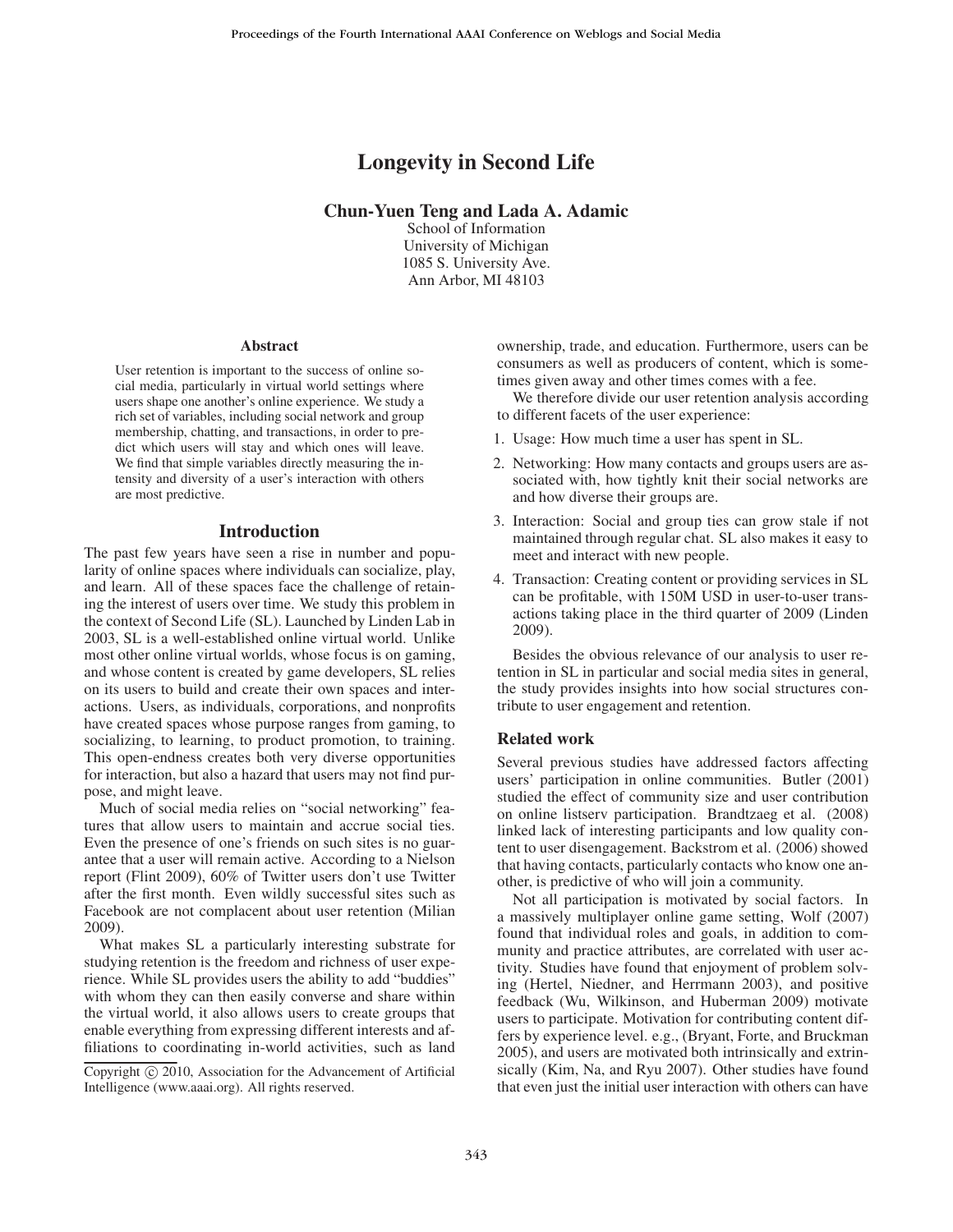an impact on whether the user continues contributing to online social media such as Wikipedia (Panciera, Halfaker, and Terveen 2009), or online forums (Joyce and Kraut 2006; Arguello et al. 2006).

In this study we expand on previous work by looking at a rich set of variables in the context of SL. Rather than looking at initial interactions, we aim to predict which users are likely to leave, and base our predictions on the structure, intensity, and profitability of a user's activity.

#### Description of Data and Methods

The dataset was provided to us by Linden Lab, and included various facets of users' activity, including weekly snapshots of the social network, group affiliations, summary data on users including their first and most recent login, transactions between users, and pairwise user chat frequencies. We focused our analysis on a two month period spanning May and June of 2009 for which the chat data were available.

In order to quantify user retention, we define users as "active" if they registered prior to April 23, 2009 and logged in between April 23 and May 22, 2009. We then check whether they return in the subsequent month, up to June 26, 2009. We further divide users into two groups: positive-revenue users and zero revenue users, depending on whether they swapped outside-world currency for the in-world currency, Linden (as of Dec. 27, 2009, a dollar traded for approximately 260 Linden). They might have done so to obtain a paid membership, which allows them privileges such as land ownership, or to purchase goods and services in-world.

As of May 22, 2009, there were 537,610 active users whose first login was 30 or more days prior. 30% of those users had contributed to revenue. Already here we see an expected difference in retention, with users who had invested in their Second Life being more likely to remain. In the set of zero-revenue users, 79.4% remain active in the next 30 days. In the set of positive-revenue users, 95.4% remain active. We perform the following analysis for positive revenue users, and omit similar results for zero revenue users for brevity.

Our primary method is logistic regression, with a binary variable indicating whether the user remained active or not. We generate a balanced dataset from the full dataset by taking all users who became inactive and sampling an equal number of users who remained active. With the balanced dataset, a random guess would be correct 50% of the time, and this becomes our baseline. We divide user parameters according to the four groups above: usage, networking, interaction, and transaction, first testing their predictive accuracy individually, and then combining them.

### Analysis

#### Usage attributes

The most straightforward variables relate to how long the individual has been a user of SL, and how much time they spent in SL. As shown in Table 1, the length of time one had been an SL user was not a significant predictor, but the

intensity, measured as the number of minutes spent in-world, was.

Table 1: Usage and survival. Accuracy is reported for logistic regressions using each variable individually.

| parameter                     | Estimate      | Std. err.    | p-value         | accuracy |
|-------------------------------|---------------|--------------|-----------------|----------|
| $log($ usage minutes + 1)     |               |              |                 |          |
|                               | 0.641         | 0.013        | $\leq 2e^{-16}$ |          |
| age in days since first login |               |              |                 |          |
|                               | $-1.6e^{-04}$ | $4.3e^{-05}$ | $1.34e^{-4}$    | 0.515    |
|                               |               |              |                 |          |

# Networking attributes

For the users' networks, we consider their size in terms of the number of friends  $(N_F)$ , the number of groups  $(N_G)$ , the number of friends active in the previous month  $(N_{aF})$  and the ratio of  $N_{aF}/N_F$ . But we also look at how constrained those social networks and groups are. The clustering coefficient  $(CC_F)$  is the proportion of one's friends who know one another. Having a high clustering coefficient means that one moves primarily in one or very few social circles. Similarly, belonging to different groups may expose an individual to many different kinds of people, or the same people over and over again.  $(GO<sub>u</sub>)$  measures the pairwise group overlap for all groups  $G$  the user belongs to using the Jaccard coefficient:  $GO_u = \sum_{i,j} \frac{|G_i \bigcap G_j|}{|G_i \bigcup G_j|}$  $\frac{|G_i|}{|G_i|}\frac{|G_j|}{|G_j|}$ . For example, if a user belongs to two groups, A and B, and group A has 5 members, group B has 10 members, and there are 3 members in common, then  $GO_u = \frac{|A \cap B|}{|A \cup B|} = 3/12 = 1/4$ . We similarly define  $(GO_F)$  to be the pairwise overlap in groups for a user's friends.

Table 2: Social attributes and user retention

| parameter                            | Estimate | Std. err. | p-value                  | accuracy |  |
|--------------------------------------|----------|-----------|--------------------------|----------|--|
| $log(# friends + 1)$                 |          |           |                          |          |  |
|                                      | 0.831    | 0.017     | $\sqrt{2e^{-16}}$        | 0.697    |  |
| $log(# active friends + 1)$          |          |           |                          |          |  |
|                                      | 0.848    | 0.017     | $\sqrt{2e^{-16}}$        | 0.700    |  |
| proportion of friends who are active |          |           |                          |          |  |
|                                      | 0.061    | 0.002     | $\sqrt{2e^{-16}}$        | 0.614    |  |
| clustering coeff. of buddy graph     |          |           |                          |          |  |
|                                      | $-0.259$ | 0.062     | $3.12e^{-05}$            | 0.511    |  |
| # groups                             |          |           |                          |          |  |
|                                      | 0.111    | 0.002     | $\sqrt{2e^{-16}}$        | 0.681    |  |
| group overlap by user                |          |           |                          |          |  |
|                                      | $-1.031$ | 0.187     | $3.\overline{32e^{-04}}$ | 0.502    |  |
| group overlap by friend              |          |           |                          |          |  |
|                                      | 6.344    | 0.373     | $\rm < 2e^{-16}$         | 0.604    |  |
|                                      |          |           |                          |          |  |

Table 2 shows that while all parameters are highly correlated with users' survival in SL, the raw number of contacts and groups, rather than their diversity, is key in identifying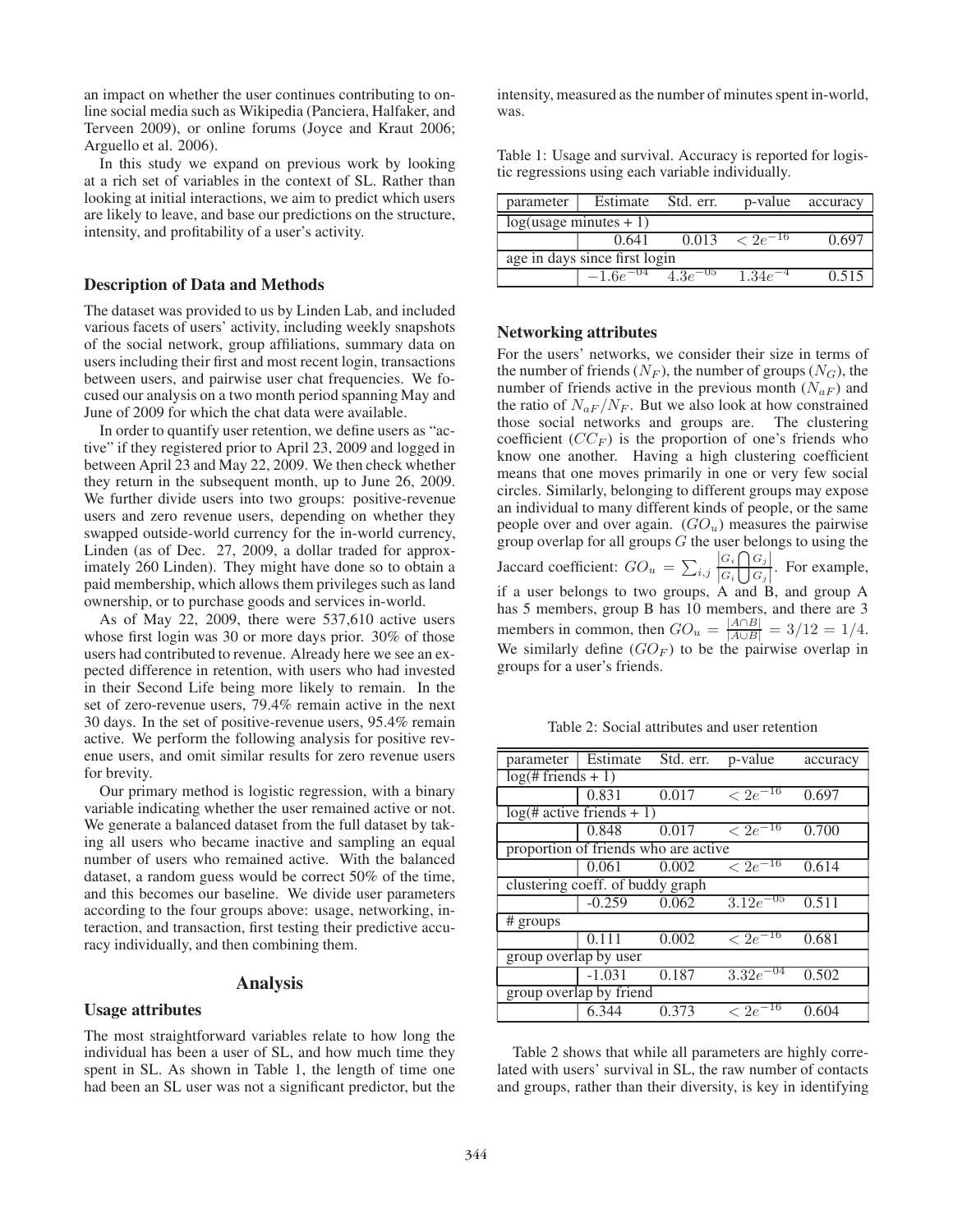users who will stay vs. leave. Although the correlation is weak, diversity does play a positive role in user retention. The proportion of one's friends who are active also correlates positively with staying on.

### Interaction

Social network and group membership data can become stale, as a user grows less interested in certain friends and groups without necessarily removing them from their profile. In addition, SL interactions can occur outside of explicitly defined social ties and groups. Since text chat is a frequent form of communication in SL, we derive several chatrelated variables, listed in Table 3, and test their ability to predict a user's continued participation. We include two entropy measures, where entropy is defined as  $-\sum_i p_i \log p_i$ .<br>The first measure cantures how dispersed a user's chatting The first measure captures how dispersed a user's chatting activity is among different partners, and has  $p_i$  as the proportion of chats with user  $i$ . For example, if user A chatted with user B once and user C 3 times, then the entropy in chat partners is given by  $-\frac{1}{4} \log \frac{1}{4} - \frac{3}{4} \log \frac{3}{4}$ . The second captures how dispersed a user's chat activity is in time, with  $n_i$  being how dispersed a user's chat activity is in time, with  $p_i$  being the proportion of chats on day  $i$ . For example, if a user chats twice on day 1 and once on day 8, the temporal chat entropy is  $-\frac{1}{3}\log\frac{1}{3}-\frac{2}{3}\log\frac{2}{3}$ .<br>We observe that alm

We observe that almost all chat parameters are more predictive than the static network measures above. Furthermore, one need not resort to complex metrics because the best predictions are also the simplest, e.g, the number of chat partners (not necessarily friends), or the number of days on which the user chatted.

| parameter                                   | Estimate                                     | Std. err. | p-value                | accuracy |  |  |
|---------------------------------------------|----------------------------------------------|-----------|------------------------|----------|--|--|
|                                             | $log(# chart partners + 1)$                  |           |                        |          |  |  |
|                                             | 1.116                                        | 0.018     | $\overline{<2e^{-16}}$ | 0.766    |  |  |
|                                             | $log(\frac{1}{2})$ friends chatted with + 1) |           |                        |          |  |  |
|                                             | 1.844                                        | 0.035     | $\rm < 2e^{-16}$       | 0.756    |  |  |
| proportion of chat partners who are friends |                                              |           |                        |          |  |  |
|                                             | 3.289                                        | 0.078     | $\sqrt{2e^{-16}}$      | 0.717    |  |  |
| clustering coeff. of chat network           |                                              |           |                        |          |  |  |
|                                             | 2.384                                        | 0.080     | $\sqrt{2e^{-16}}$      | 0.679    |  |  |
| entropy in chat partners                    |                                              |           |                        |          |  |  |
|                                             | 0.771                                        | 0.013     | $\sqrt{2e^{-16}}$      | 0.763    |  |  |
| # days on which one chatted                 |                                              |           |                        |          |  |  |
|                                             | 1.33051                                      | 0.02101   | $\rm < 2e^{-16}$       | 0.782    |  |  |
| entropy of chat times                       |                                              |           |                        |          |  |  |
|                                             | 2.653                                        | 0.0453    | $\rm < 2e^{-16}$       | 0.777    |  |  |
|                                             |                                              |           |                        |          |  |  |

Table 3: Chat and retention

# Transaction-related metrics

Users in SL not only socialize and seek entertainment, but are the ones creating the whole experience, from places and objects to games and music. Therefore, the production, distribution, and consumption of these goods can have an impact of users' retention. In addition to data on purchases,

Table 4: Transactional parameters and user retention

| parameter                         | Estimate                                   | Std. err. | p-value           | accuracy |  |  |
|-----------------------------------|--------------------------------------------|-----------|-------------------|----------|--|--|
| $log(A$ mount made + 1)           |                                            |           |                   |          |  |  |
|                                   | 0.327                                      | 0.008     | $\sqrt{2e^{-16}}$ | 0.662    |  |  |
|                                   | $log(A$ mount spent + 1)                   |           |                   |          |  |  |
|                                   | 0.261                                      | 0.006     | $\rm < 2e^{-16}$  | 0.696    |  |  |
|                                   | $log(Profit - min(Profit) + 1))$           |           |                   |          |  |  |
|                                   | 1.0846                                     | 0.725     | 0.135             | 0.5      |  |  |
|                                   | $log(lifetime revenue + 1)$                |           |                   |          |  |  |
|                                   | 0.166                                      | 0.008     | $\sqrt{2e^{-16}}$ | 0.57     |  |  |
| $log(# customers + 1)$            |                                            |           |                   |          |  |  |
|                                   | 0.796                                      | 0.023     | $\sqrt{2e^{-16}}$ | 0.669    |  |  |
|                                   | $log(# sellers this user bought from + 1)$ |           |                   |          |  |  |
|                                   | 2.155                                      | 0.044     | $\rm < 2e^{-16}$  | 0.705    |  |  |
| $log(# selling transactions + 1)$ |                                            |           |                   |          |  |  |
|                                   | 1.200                                      | 0.035     | $\sqrt{2e^{-16}}$ | 0.669    |  |  |
| $log(# buying transactions + 1)$  |                                            |           |                   |          |  |  |
|                                   | 0.971                                      | 0.022     | $\sqrt{2e^{-16}}$ | 0.705    |  |  |
| proportion of free transactions   |                                            |           |                   |          |  |  |
|                                   | 2.659                                      | 0.053     | $\sqrt{2e^{-16}}$ | 0.706    |  |  |
| clustering coeff. of customers    |                                            |           |                   |          |  |  |
|                                   | 4.513                                      | 0.337     | $\sqrt{2e^{-16}}$ | 0.556    |  |  |
| average path length               |                                            |           |                   |          |  |  |
|                                   | 2.340                                      | 0.108     | $\sqrt{2e^{-16}}$ | 0.567    |  |  |
| clumpy distance                   |                                            |           |                   |          |  |  |
|                                   | 17.473                                     | 0.637     | $\sqrt{2e^{-16}}$ | 0.597    |  |  |

sales, and transfer of free goods, we include variables relating to the proximity of one's customers to oneself (average shortest path), and proximity of one's customers to one another (clustering coefficient and "clumpy distance"). Here, average path length between customers in the social graph is defined as  $D_a = \frac{1}{N_c * (N_c - 1)} \sum_{i,j} 1/d(i,j)$ , where  $\overline{d}(i,j)$  is the distance between customer i and customer j. The clumpy distance  $D_c$  is given by  $D_c = \frac{1}{N_c(N_c-1)} \sum_{C_A, C_B} \frac{N_{C_A} N_{C_B}}{d_{(C_A, C_B)}},$ where  $C_A$  and  $C_B$  are connected components of customers,  $d_{(C_A,C_B)}$  is the distance between the components, and  $N_{C_A}$ and  $N_{C_B}$  are the component sizes.

Table 4 shows that economic activity is correlated with survival, albeit more weakly than chat. Making, as opposed to spending, money is not essential. Profit, the difference between money obtained and expended, does not improve predictions of whether a user will stay. The amount of money the user paid to Linden (as opposed to other users) is only weakly positive for survival. Interestingly, having a high proportion of free transactions is highly predictive. Free transactions are more likely to occur between friends (Bakshy et al. 2010), and could be, similar to chat, an indication of social interaction. We again observe that complex parameters relating to the customer network, such as clumpy distance, clustering coefficient, and average shortest path length, are less predictive than simple parameters relating to the intensity of the user's activity, such as transaction counts.